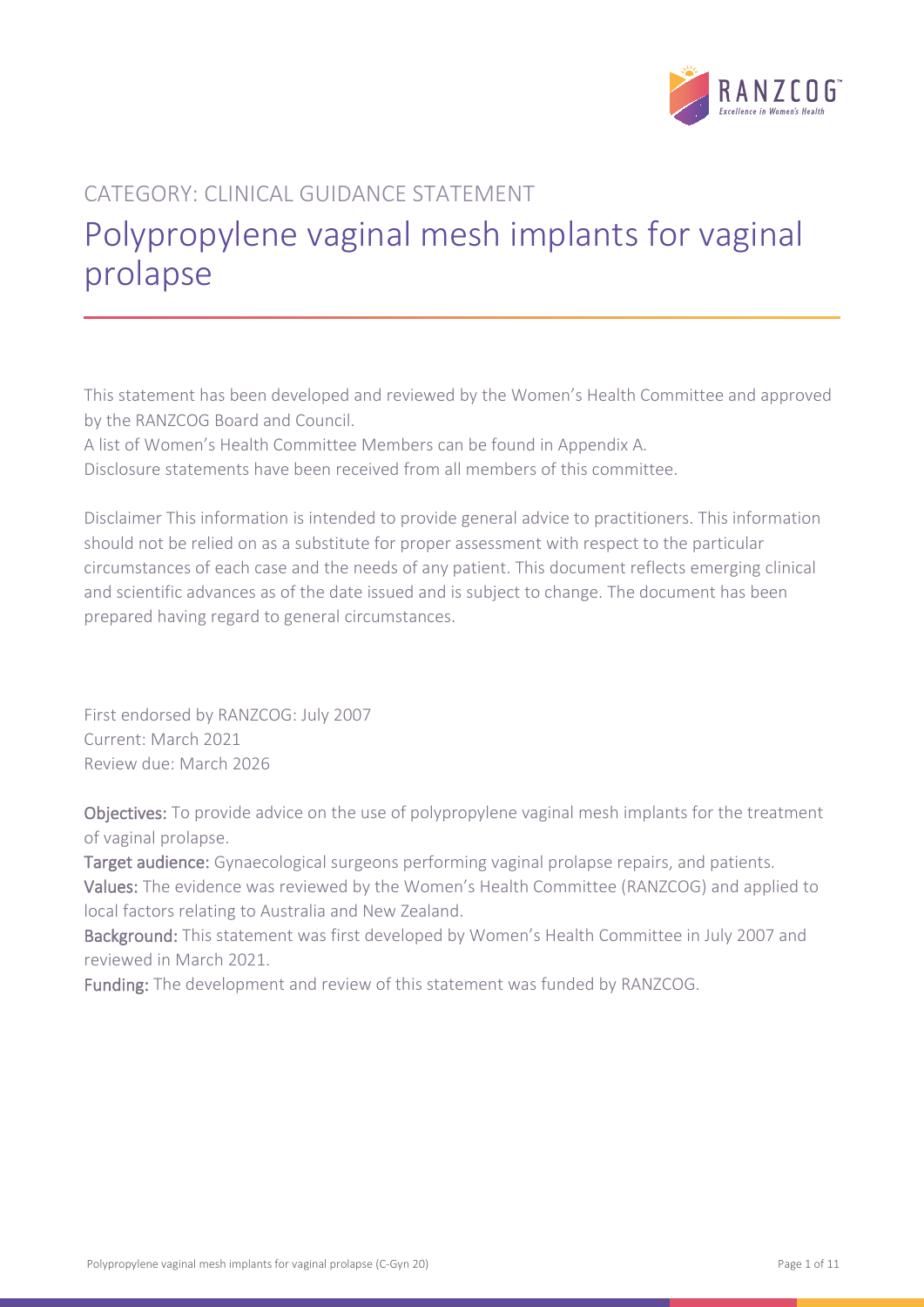

# Contents

| 1. |     |  |  |  |  |  |
|----|-----|--|--|--|--|--|
| 2. |     |  |  |  |  |  |
| 3. |     |  |  |  |  |  |
| 4. |     |  |  |  |  |  |
|    | 4.1 |  |  |  |  |  |
|    | 4.2 |  |  |  |  |  |
|    | 4.3 |  |  |  |  |  |
|    | 4.4 |  |  |  |  |  |
| 5. |     |  |  |  |  |  |
|    | 6.  |  |  |  |  |  |
|    |     |  |  |  |  |  |
|    |     |  |  |  |  |  |
|    |     |  |  |  |  |  |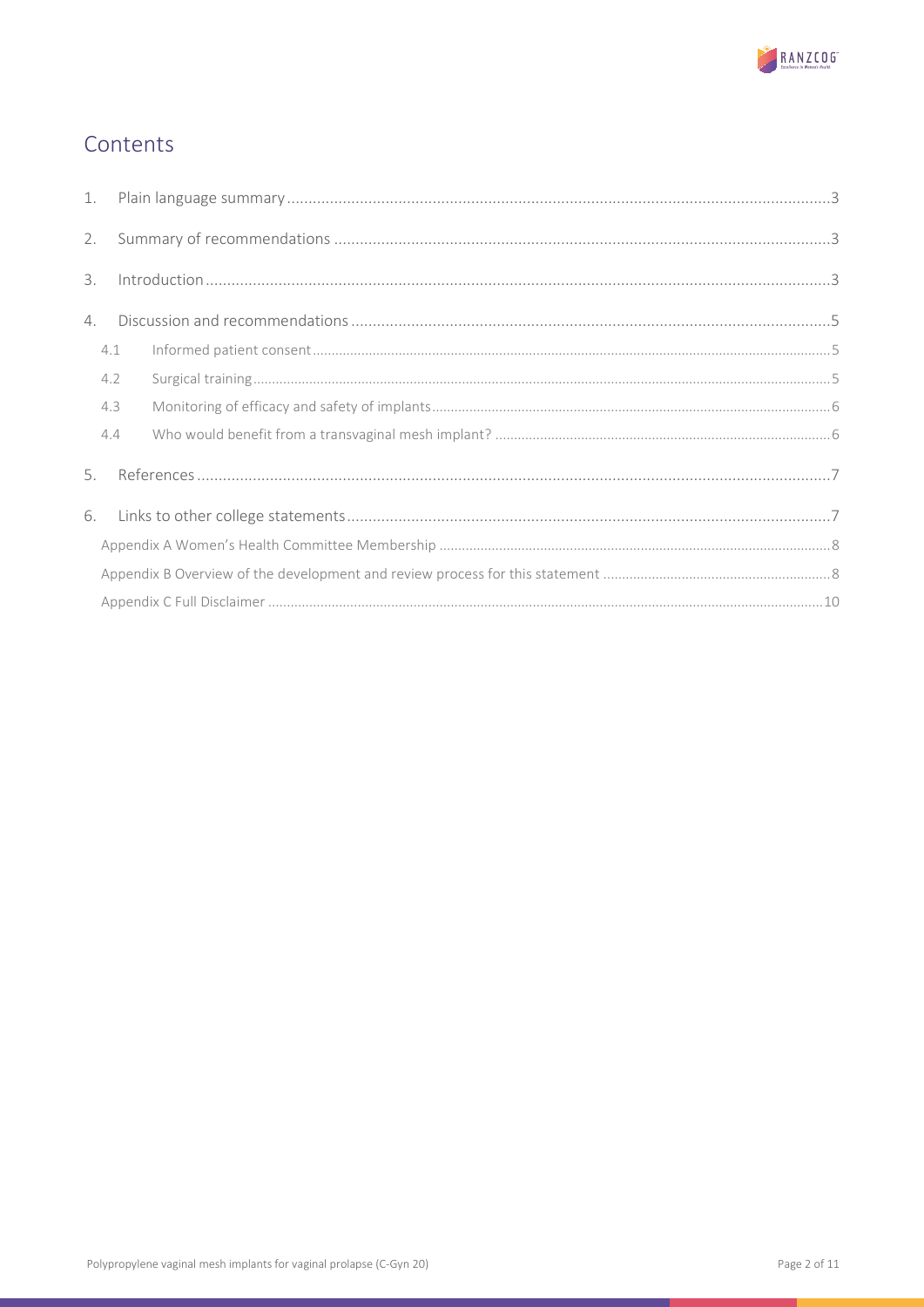

# <span id="page-2-0"></span>1. Plain language summary

Vaginal prolapse can affect the anterior (bladder), posterior (bowel) and/or apical (uterine or post hysterectomy prolapse) vaginal sites. The current evidence does not support the use of polypropylene mesh as a first line treatment for anterior, posterior or apical prolapse. In the anterior compartment there are some advantages to utilising polypropylene mesh as compared to the traditional native tissue repair. These included a reduction in prolapse symptoms and re-operation for prolapse. However, these advantages are offset by significant problems including a higher combined re-operation rate for prolapse, urinary incontinence or mesh exposure and higher rates of bladder injury, stress urinary incontinence and prolapse in other vaginal sites. The mesh becomes exposed in the vagina in 8-15% of patients. The data relating to utilisation of polypropylene mesh in the treatment of recurrent prolapse is lacking.

# <span id="page-2-1"></span>2. Summary of recommendations

| <b>Recommendation 1</b>                                                                                                 | Grade                            |
|-------------------------------------------------------------------------------------------------------------------------|----------------------------------|
| Transvaginal polypropylene mesh is not recommended as the first line treatment of any<br>vaginal prolapse. <sup>1</sup> | Evidence based<br>recommendation |
|                                                                                                                         | Grade A                          |
|                                                                                                                         | Reference 1                      |
| <b>Recommendation 2</b>                                                                                                 |                                  |
| Due to the removal from the Australian Register of Therapeutic Goods (ARTG), and                                        | Consensus-based                  |
| Therapeutic Goods Administration (TGA), from 4 January 2018, transvaginal permanent                                     | recommendation                   |
| meshes can only be used within the context of the TGA Special Access Scheme as part of a                                |                                  |
| clinical trial. Clinical audit of all mesh procedures is encouraged.                                                    |                                  |

### <span id="page-2-2"></span>3. Introduction

The Food and Drug Administration (FDA) in the United States approved the first mesh implant for vaginal use in 2002.<sup>2</sup> Over the last decade a number of polypropylene mesh "kits" have been developed by industry for use by gynaecological surgeons in vaginal prolapse repairs. The introduction of vaginal mesh augmented repairs was driven by a pervasive perception that conventional native tissue repairs had unacceptably high anatomical failure rates in the short to medium term.<sup>3</sup>

On October 20th 2008 the FDA, after reviewing complaints made to the agency in the USA, issued a statement regarding vaginal mesh. They recommended that surgeons should undertake specialised further training before attempting vaginal mesh repairs and that they should notify patients that mesh is a permanent implant and complications can occur which may not resolve even with further corrective surgery. However, they still considered these serious complications "rare".

With the increasing use of vaginal mesh, the report of 2008 was followed by more reported adverse events resulting in the organisation issuing an update to its 2008 report on 13 July 2011. This FDA update stated that adverse events with the use of vaginal mesh were no longer considered rare. An accompanying literature search concluded that most cases of pelvic organ prolapse could be treated without mesh and there was no compelling evidence that the use of vaginal mesh showed greater success rates or durability over conventional surgery, particularly with regard to the vault and the posterior vaginal compartment.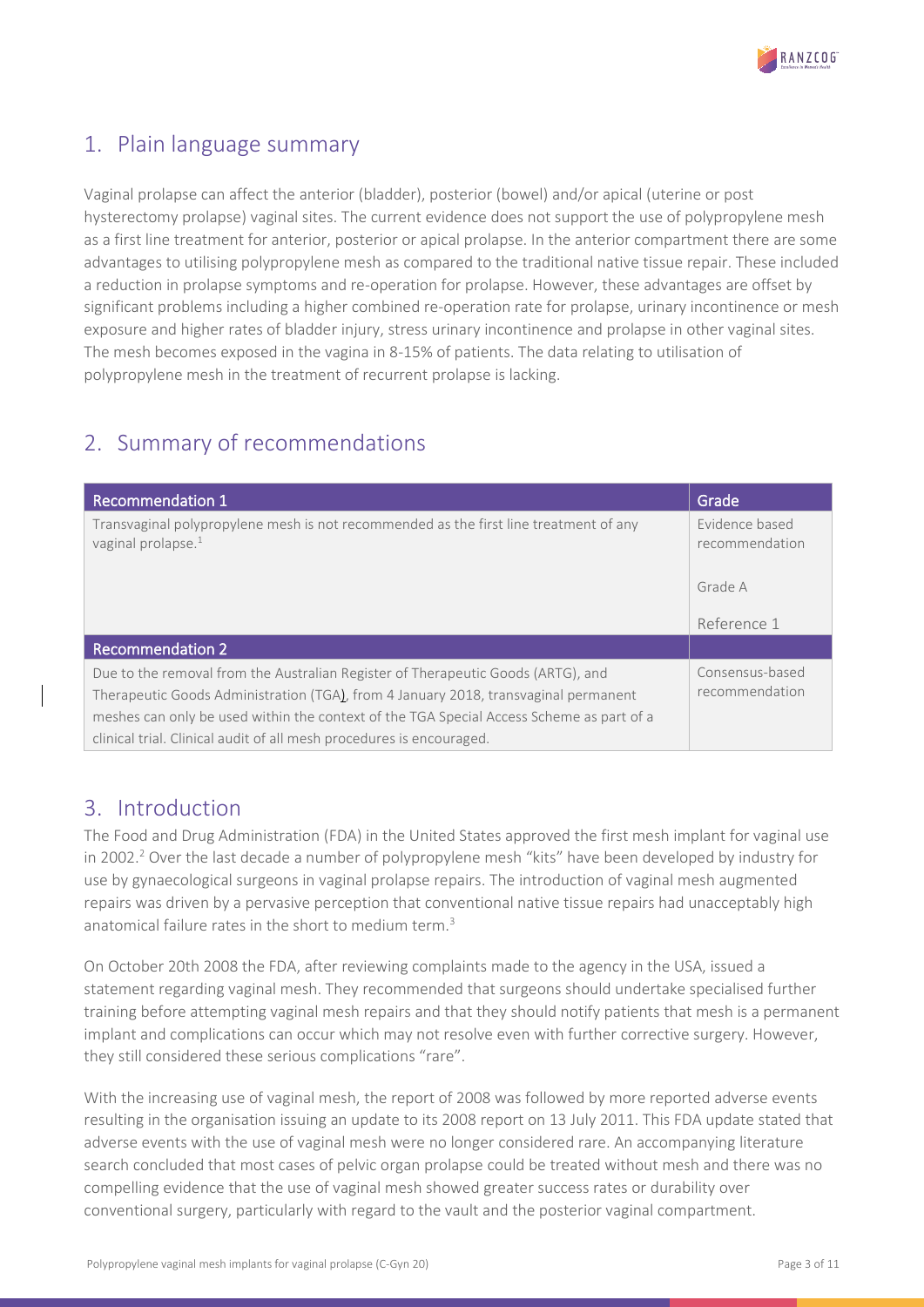

However, they accepted there was some evidence of greater efficacy in the use of mesh in the anterior compartment. They recommended that all patients be advised that convincing long-term data on the safety of mesh was limited and that all alternatives to the use of mesh should be also discussed in detail with women prior to its use. This update, its highly critical conclusions and the literature search on which they were based have been subsequently criticised by some clinicians – but even the most outspoken critics have agreed on the need for full preoperative evaluation, informed patient consent and improved surgeon training.

In January 2012, the FDA introduced to industry mandatory post market surveillance of all mesh implanted in the vagina – so called "522 studies", together with the gathering of comparative data between mesh kits and conventional surgery. Ethicon (Johnson and Johnson) and American Medical Systems have both withdrawn their transvaginal mesh kits from the market. In January 2016, the FDA reclassified transvaginal mesh as a Class III "high risk device", with the consequence that the manufacturers were required from then on, to submit and obtain premarket approval (PMA) applications, the agency's most stringent device review pathway, in order to continue marketing their devices.

An FDA convened advisory committee meeting in Feb 2019, concluded that, to support a favourable benefit/risk, surgical mesh for transvaginal repair of prolapse need to be superior to native tissue repair at 36 months and the safety outcomes for surgical mesh for transvaginal repair of prolapse should be comparable to native tissue repair. Since then, the FDA did not receive sufficient evidence to assure that the probable benefits of these devices outweigh their probable risks, which led them to conclude the products do not have reasonable assurance of safety and effectiveness. In April 2019, the FDA ordered the manufacturers of all remaining surgical mesh products indicated for the transvaginal repair of pelvic organ prolapse to stop selling and distributing their products immediately (in USA).

[https://www.fda.gov/medical-devices/urogynecologic-surgical-mesh-implants/fdas-activities](https://www.fda.gov/medical-devices/urogynecologic-surgical-mesh-implants/fdas-activities-urogynecologic-surgical-mesh)[urogynecologic-surgical-mesh](https://www.fda.gov/medical-devices/urogynecologic-surgical-mesh-implants/fdas-activities-urogynecologic-surgical-mesh)

### <https://www.fda.gov/medical-devices/implants-and-prosthetics/urogynecologic-surgical-mesh-implants>

Much of the scientific evidence used to justify the use of early transvaginal meshes for prolapse is not applicable to the newer, lightweight transvaginal permanent meshes. The review by Maher et al (Cochrane Database) has noted that the lightweight transvaginal permanent meshes currently available have not been evaluated within a RCT. Where possible, patients who will have these meshes implanted should be recruited into clinical trials to determine the efficacy of these meshes.<sup>1</sup>

From 4 January 2018, the Therapeutic Goods Administration (TGA) has removed transvaginal mesh kits for transvaginal prolapse repair from the Australian Register of Therapeutic Goods (ARTG). This change does not affect the Mid Urethral Slings for stress urinary incontinence with the exception of Single Incision Slings. It does not affect the use of trans-abdominal mesh procedures for prolapse. Further, in their communique in April 2019, the FDA believes that the benefit-risk profile of mesh placed abdominally to treat POP and mesh used to treat SUI remains favourable.

It is of interest that Health Canada updated its safety review and published its conclusions in July 2019. Whilst it found the benefit-risk profile to be unfavourable for transvaginal mesh to treat posterior compartment prolapse (eg rectocele), the benefit-risk profile *was favourable* for anterior and/or apical compartment prolapse, though transvaginal mesh should only be used for patients who have significant risk factors for recurrence of POP or recurrent POP, or for whom alternative surgical treatments are not appropriate.

Due to the changes to the ARTG, transvaginal mesh devices for prolapse can only be accessed via the Special Access Scheme. This will be to an Approved Prescriber and within the context of a clinical trial.

<https://hpr-rps.hres.ca/reg-content/summary-safety-review-detail.php?lang=en&linkID=SSR00229>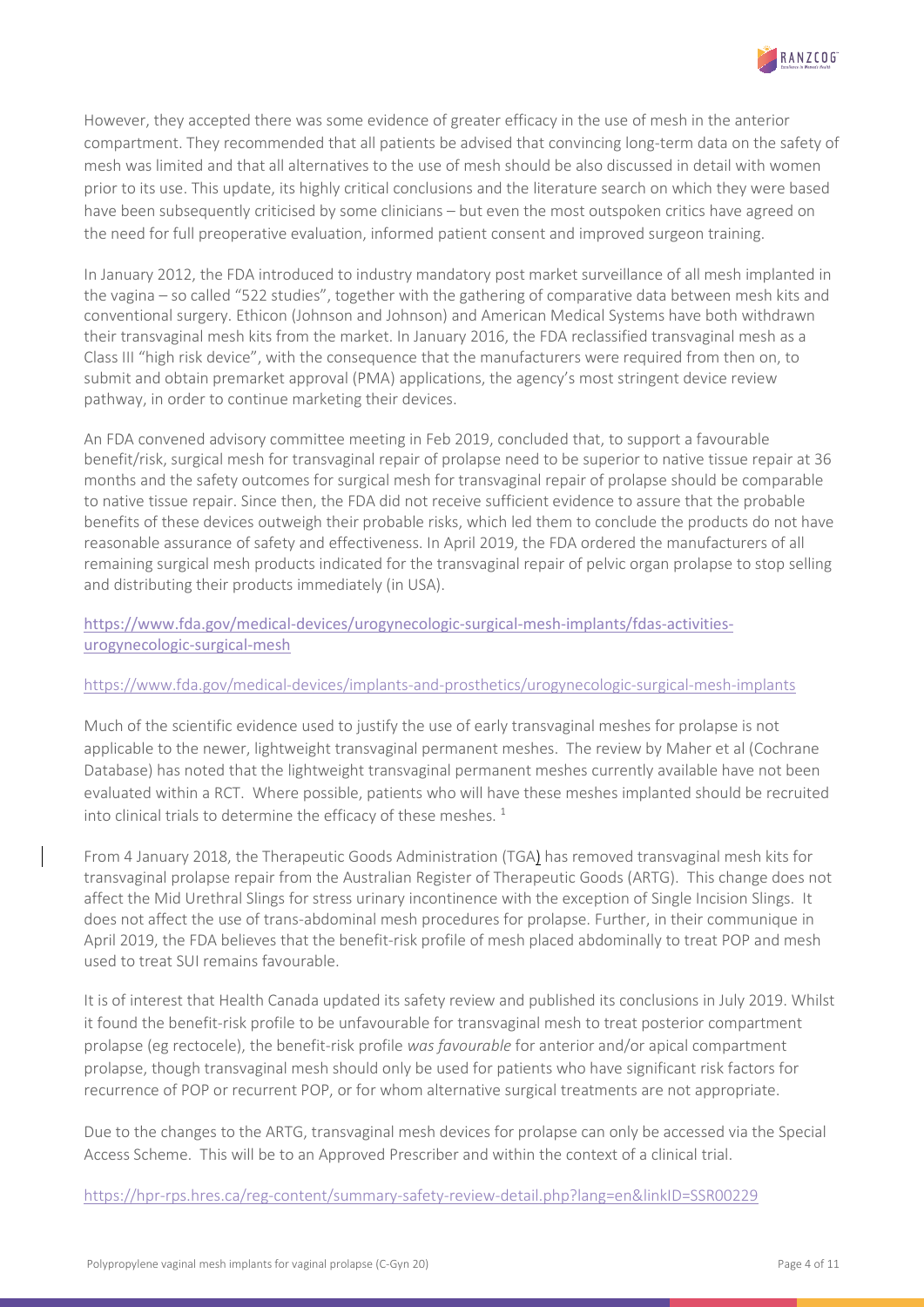

# <span id="page-4-0"></span>4. Discussion and recommendations

### <span id="page-4-1"></span>4.1 Informed patient consent

The consent process should be wide ranging and cover issues such as:

- 1. Due to the withdrawal of transvaginal mesh for prolapse from the ARTG by the TGA, the patient should be informed that very limited robust data is available on the efficacy and safety of the transvaginal mesh products available in Australasia.
- 2. Women who are at risk of recurrent vaginal prolapse and who are considered suitable for transvaginal mesh should be recruited into a clinical research trial for management and follow up of efficacy and safety of these devices.
- 3. Patients with asymptomatic prolapse do not necessarily require surgical management. The decision to operate should be based upon symptomatic bother from the prolapse defined by the patient. There is little longitudinal data in the literature on untreated asymptomatic prolapse to inform a decision for surgery in this situation.
- 4. Alternatives to surgical management, including non-surgical options such as pelvic floor muscle training for mild prolapse and vaginal support pessaries.
- 5. Other alternative surgical treatments including conventional native tissue repair and abdominal sacrocolpopexy (open or laparoscopic).
- 6. Potential benefits and complications of transvaginal mesh including: mesh exposure/ erosion, vaginal scarring/stricture, fistula formation, dyspareunia, and/or unprovoked pelvic pain at rest. That these complications may occur some years after implantation and can be difficult to treat should also be discussed.
- 7. If mesh complications arise, this may require additional surgical intervention and the complications may not completely resolve even with mesh removal. Complete removal of the mesh implant may not always be possible.

### <span id="page-4-2"></span>4.2 Surgical training

- 1. Transvaginal placement of surgical mesh for pelvic organ prolapse should only be performed by surgeons who have requisite knowledge, surgical skills, and experience in pelvic reconstructive surgery. This knowledge and experience should be objectively demonstrable either by completion of the CU fellowship or by attendance and close involvement at surgical workshops, conferences, and peer to peer training. It is essential that such training should be "hands on" training on multiple occasions. Simple observation of theatre cases is insufficient to demonstrate adequate expertise in performing these surgical procedures.
- 2. Specific knowledge for a particular procedure should be obtained. Different mesh kits demand different skills and specific training. It is essential that surgeons should keep themselves up to date with reported results and complications of particular procedures that they use.
- 3. Surgeons performing vaginal mesh surgery should ensure that they perform pelvic floor surgery (both with and without mesh) regularly enough to maintain expertise. Experienced surgeons have fewer mesh complications arising from transvaginal placement of surgical mesh for pelvic organ prolapse than those with less experience.  $4.5$
- 4. Surgeons should be able to demonstrate experience and competence in non-mesh vaginal repair of prolapse including anterior compartment repair, posterior compartment repair, and apical support procedures (e.g. uterosacral or sacrospinous ligament fixation) prior to training in and performance of vaginal mesh surgery.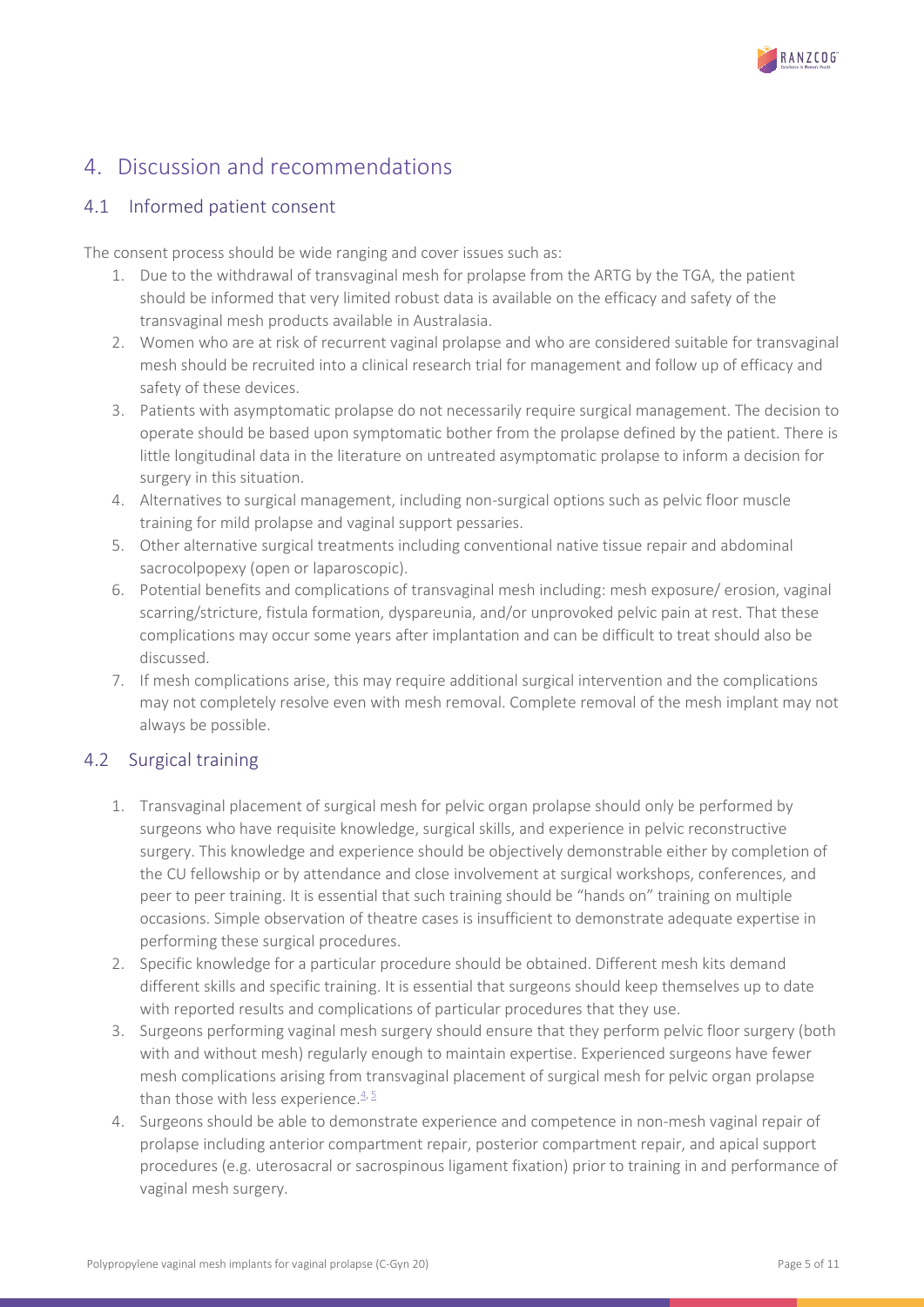

- 5. Surgeons should demonstrate experience and expertise to perform intraoperative cystoscopy to evaluate for bladder and ureteral integrity.
- 6. Surgeons should demonstrate knowledge of the management of intra and post-operative complications of vaginal mesh surgeries.
- 7. The American Urogynecologic Society has retracted its credentialing guidance for transvaginal placement of mesh for POP, because its use is no longer approved, following FDA's communique on 16<sup>th</sup> Apr 2019.<sup>6, [7](#page-6-7)</sup>

### <span id="page-5-0"></span>4.3 Monitoring of efficacy and safety of implants

The ideal method of evaluating long term efficacy and safety of vaginal mesh implants is by randomized control trial with long term systematic follow-up.

Because such trials are very limited in number  $8$  the following interim strategy is suggested:

- 1. The outcomes and complications of transvaginal placement of surgical mesh for pelvic organ prolapse should be monitored longitudinally – preferably using a statewide or national data collection mechanism so that peer comparison may be obtained.
- 2. All gynaecologists should be aware of and be encouraged to make full use of the ability to report adverse events from mesh surgery to the Australian Therapeutic Goods Administration at: [www.tga.gov.au](http://www.tga.gov.au/) The link appropriate to reporting problems with a medical implant is: <http://www.tga.gov.au/safety/problem.htm>
- 3. In New Zealand, this is should be done to the New Zealand Medicines and Medical Devices Safety Authority (MEDSAFE). The link is: <http://www.medsafe.govt.nz/safety/report-a-problem.asp>

### <span id="page-5-1"></span>4.4 Who would benefit from a transvaginal mesh implant?

This is not an easy question to answer since clear evidence is lacking. Similarly, no guidance can be given regarding which specific mesh implant should be used as there is no robust comparative data available. The data are not supportive of the use of transvaginal mesh for any primary repair procedure. There is no robust data on its use in recurrent prolapse.

However, patients at increased risk for recurrent prolapse such as the obese, the young, those with chronically raised abdominal pressure (severe asthma, constipation) and those with stage 3 and 4 prolapse may find the risk benefit profile of transvaginal mesh procedures acceptable.<sup>7</sup>

As transvaginal mesh procedures are no longer on the ARTG, they are now only available on Special Access Scheme and should only be performed in the setting of a properly conducted clinical trial with appropriate ethical oversight. Therefore, referral to a centre with such a trial in process should be considered and discussed with these women. At the minimum, a detailed and exhaustive consent and audit process is encouraged and consideration of a second opinion from an independent gynaecologist who is experienced in pelvic reconstructive surgery should also be discussed prior to surge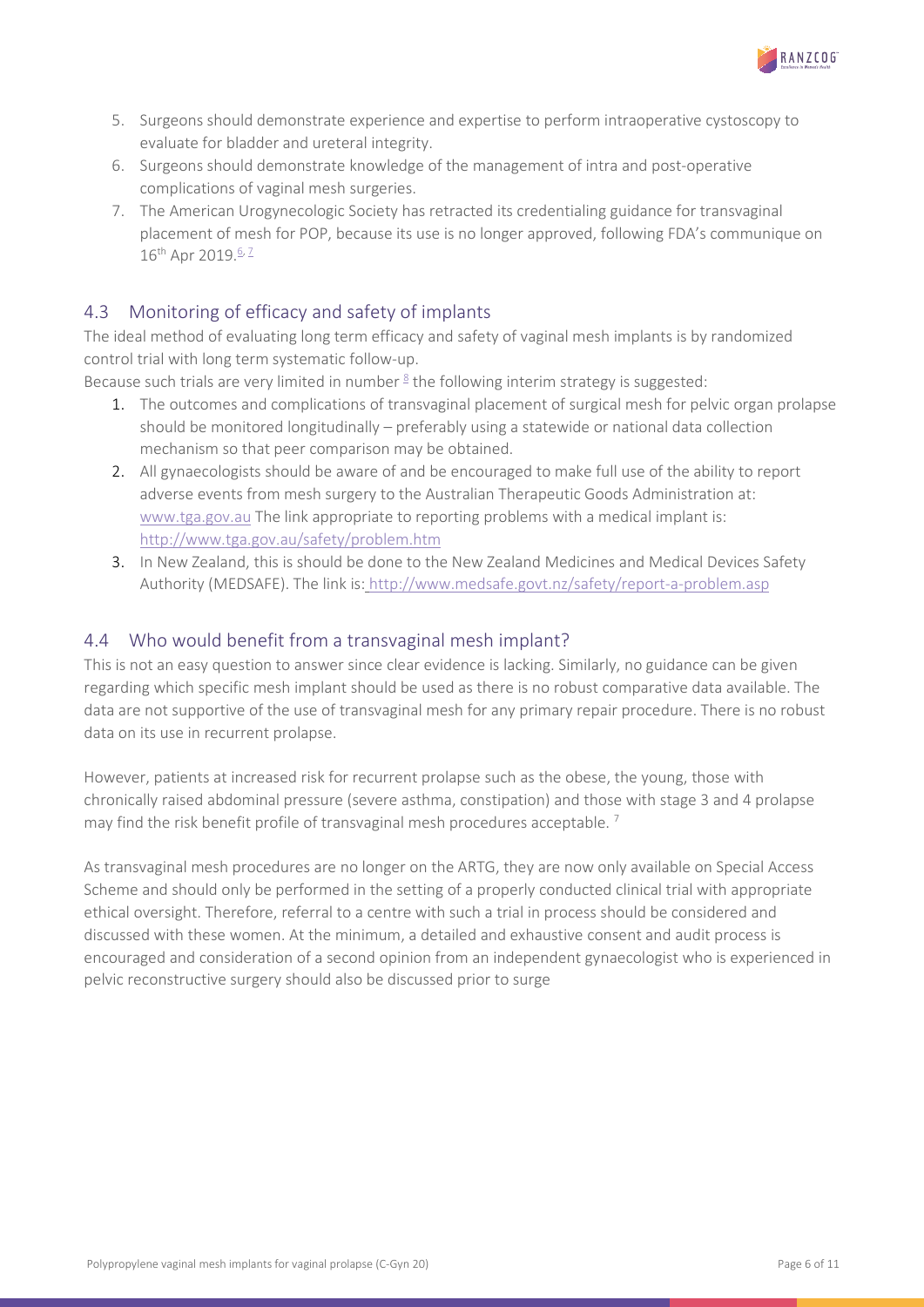

# <span id="page-6-0"></span>5. References

- 1. Maher C, Feiner B, Baessler K, Christmann-Schmid C, Haya N, Marjoribanks J. Transvaginal mesh or grafts compared with native tissue repair for vaginal prolapse. The Cochrane database of systematic reviews. 2016;2:CD012079.
- <span id="page-6-2"></span>2. Kohli N. Controversies in utilization of transvaginal mesh. Current opinion in obstetrics & gynecology. 2012;24(5):337-42.
- <span id="page-6-3"></span>3. Frazer M. Transvaginal Mesh. O&G Magazine. 2014;14(2):28-31.
- <span id="page-6-4"></span>4. Withagen MI, Vierhout ME, Hendriks JC, Kluivers KB, Milani AL. Risk factors for exposure, pain, and dyspareunia after tension-free vaginal mesh procedure. Obstetrics and gynecology. 2011;118(3):629-36.
- <span id="page-6-5"></span>5. Kelly EC, Winick-Ng J, Welk B. Surgeon Experience and Complications of Transvaginal Prolapse Mesh. Obstetrics and gynecology. 2016.
- <span id="page-6-6"></span>6. "Guidelines for Providing Privileges and Credentials to Physicians for Transvaginal Placement of Surgical Mesh for Pelvic Organ Prolapse: " Retraction. Female pelvic medicine & reconstructive surgery. 2020;26(5):349.
- <span id="page-6-7"></span>7. Committee AUSsGD. Guidelines for Providing Privileges and Credentials to Physicians for Transvaginal Placement of Surgical Mesh for Pelvic Organ Prolapse: Retracted. Female pelvic medicine & reconstructive surgery. 2012;18(4):194-7.
- <span id="page-6-8"></span>8. Altman D, Vayrynen T, Engh ME, Axelsen S, Falconer C, Nordic Transvaginal Mesh G. Anterior colporrhaphy versus transvaginal mesh for pelvic-organ prolapse. The New England journal of medicine. 2011;364(19):1826-36.

# <span id="page-6-1"></span>6. Links to other relevant college statements

[Evidence-based Medicine, Obstetrics and Gynaecology \(C-Gen 15\)](https://ranzcog.edu.au/RANZCOG_SITE/media/RANZCOG-MEDIA/Women%27s%20Health/Statement%20and%20guidelines/Clinical%20-%20General/Evidence-based_Medicine_Obstetrics_and_Gynaecology_(C-Gen-15)-March-2021.pdf?ext=.pdf%20)

[Position statement on midurethral slings](https://ranzcog.edu.au/RANZCOG_SITE/media/RANZCOG-MEDIA/Women%27s%20Health/Statement%20and%20guidelines/Clinical%20-%20Gynaecology/Midurethral-Slings-(C-Gyn-32)-Board-approved-March-2022.pdf?ext=.pdf) (C-Gyn 32)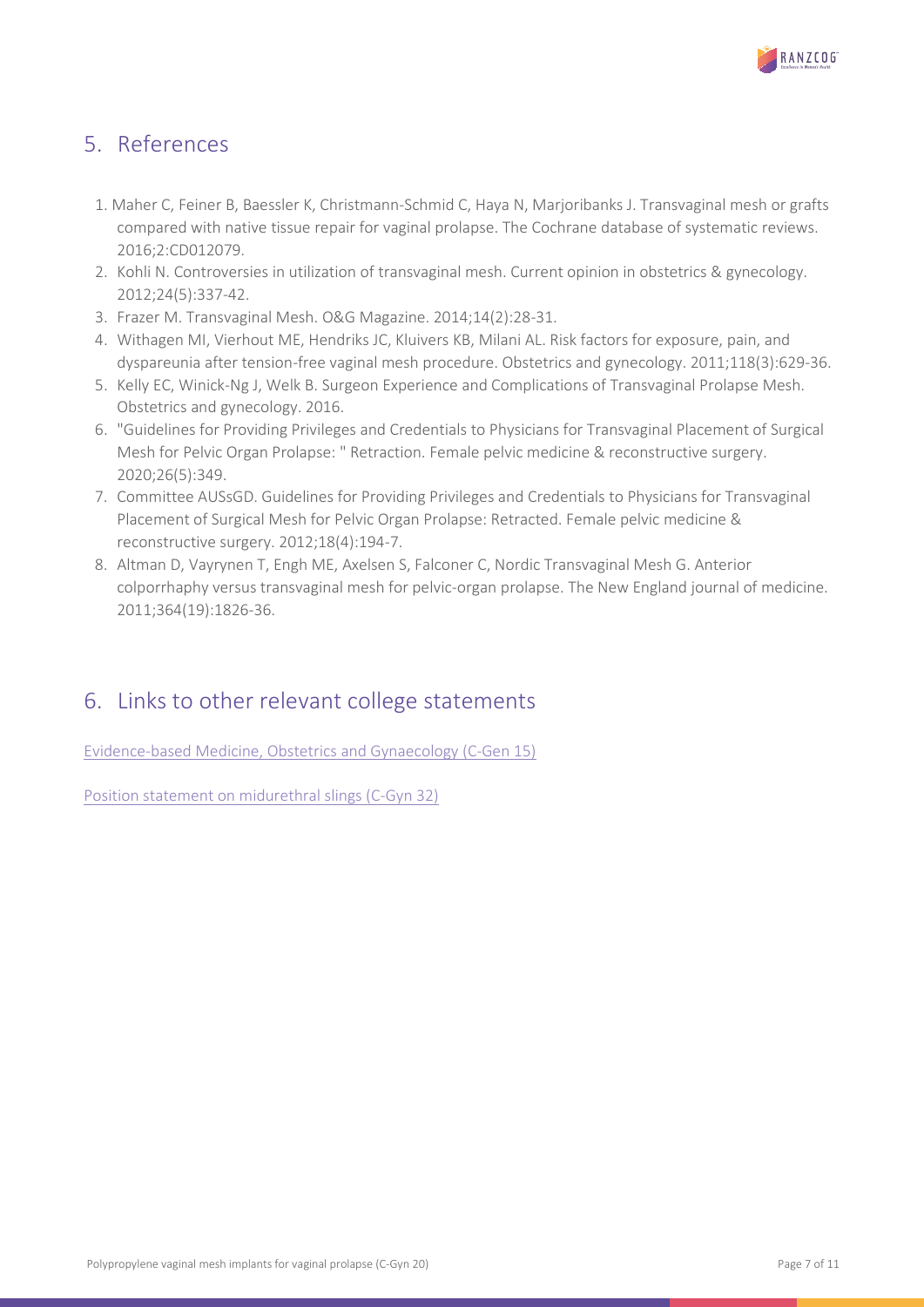

# Appendices

### <span id="page-7-0"></span>Appendix A Women's Health Committee Membership

| <b>Name</b>                       | <b>Position on Committee</b>          |
|-----------------------------------|---------------------------------------|
| Professor Yee Leung               | Chair and Board Member                |
| Dr Gillian Gibson                 | Deputy Chair, Gynaecology             |
| Dr Scott White                    | Deputy Chair, Obstetrics and          |
|                                   | Subspecialties Representative         |
| Dr Jared Watts                    | Member and EAC Representative         |
| Dr Kristy Milward                 | Member and Councillor                 |
| Dr Will Milford                   | Member and Councillor                 |
| Dr Frank O'Keeffe                 | Member and Councillor                 |
| <b>Professor Sue Walker</b>       | Member                                |
| Dr Roy Watson                     | Member and Councillor                 |
| Dr Susan Fleming                  | Member and Councillor                 |
| Dr Sue Belgrave                   | Member and Councillor                 |
| Dr Marilyn Clarke                 | ATSI Representative                   |
| Associate Professor Kirsten Black | Member                                |
| Dr Thangeswaran Rudra             | Member                                |
| Dr Nisha Khot                     | Member and SIMG Representative        |
| Dr Judith Gardiner                | Diplomate Representative              |
| Dr Angela Brown                   | Midwifery Representative, Australia   |
| Ms Adrienne Priday                | Midwifery Representative, New Zealand |
| Ms Ann Jorgensen                  | Community Representative              |
| Dr Ashleigh Seiler                | Trainee Representative                |
| Dr Leigh Duncan                   | Maori Representative                  |
| Prof Caroline De Costa            | Co-opted member (ANZJOG member)       |
| Dr Christine Sammartino           | Observer                              |

### <span id="page-7-1"></span>Appendix B Overview of the development and review process for this statement

#### *i. Steps in developing and updating this statement*

This statement was originally developed in July 1992 and was most recently reviewed in February 2021. The Women's Health Committee carried out the following steps in reviewing this statement:

- Declarations of interest were sought from all members prior to reviewing this statement.
- Structured clinical questions were developed and agreed upon.
- An updated literature search to answer the clinical questions was undertaken.
- At the September 2021 teleconference, the existing consensus-based recommendations were reviewed and updated (where appropriate) based on the available body of evidence and clinical expertise. Recommendations were graded as set out below in Appendix B part iii)
- *ii. Declaration of interest process and management*

Declaring interests is essential in order to prevent any potential conflict between the private interests of members, and their duties as part of the Women's Health Committee.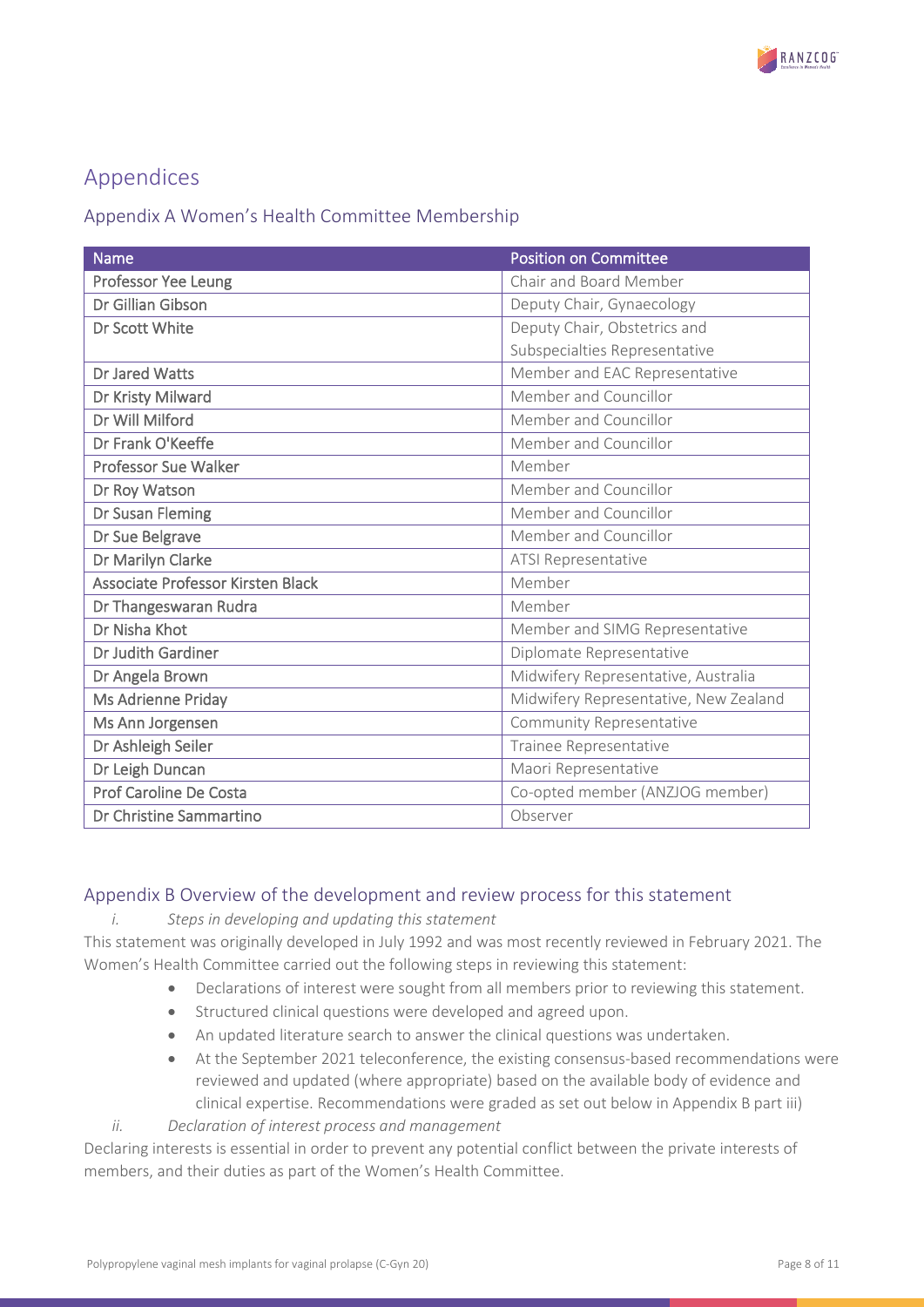A declaration of interest form specific to guidelines and statements was developed by RANZCOG and approved by the RANZCOG Board in September 2012. The Women's Health Committee members were required to declare their relevant interests in writing on this form prior to participating in the review of this statement.

Members were required to update their information as soon as they become aware of any changes to their interests and there was also a standing agenda item at each meeting where declarations of interest were called for and recorded as part of the meeting minutes.

There were no significant real or perceived conflicts of interest that required management during the process of updating this statement.

#### *iii. Grading of recommendations*

Each recommendation in this College statement is given an overall grade as per the table below, based on the National Health and Medical Research Council (NHMRC) Levels of Evidence and Grades of Recommendations for Developers of Guidelines. $13$ Where no robust evidence was available but there was sufficient consensus within the Women's Health Committee, consensus-based recommendations were developed or existing ones updated and are identifiable as such. Consensus-based recommendations were agreed to by the entire committee. Good Practice Notes are highlighted throughout and provide practical guidance to facilitate implementation. These were also developed through consensus of the entire committee.

| <b>Recommendation category</b> |              | <b>Description</b>                                   |
|--------------------------------|--------------|------------------------------------------------------|
| Evidence-based                 | А            | Body of evidence can be trusted to guide practice    |
|                                | <sub>B</sub> | Body of evidence can be trusted to guide practice in |
|                                |              | most situations                                      |
|                                | $\subset$    | Body of evidence provides some support for           |
|                                |              | recommendation(s) but care should be taken in its    |
|                                |              | application                                          |
|                                | D            | The body of evidence is weak and the recommendation  |
|                                |              | must be applied with caution                         |
| Consensus-based                |              | Recommendation based on clinical opinion and         |
|                                |              | expertise as insufficient evidence available         |
| <b>Good Practice Note</b>      |              | Practical advice and information based on clinical   |
|                                |              | opinion and expertise                                |

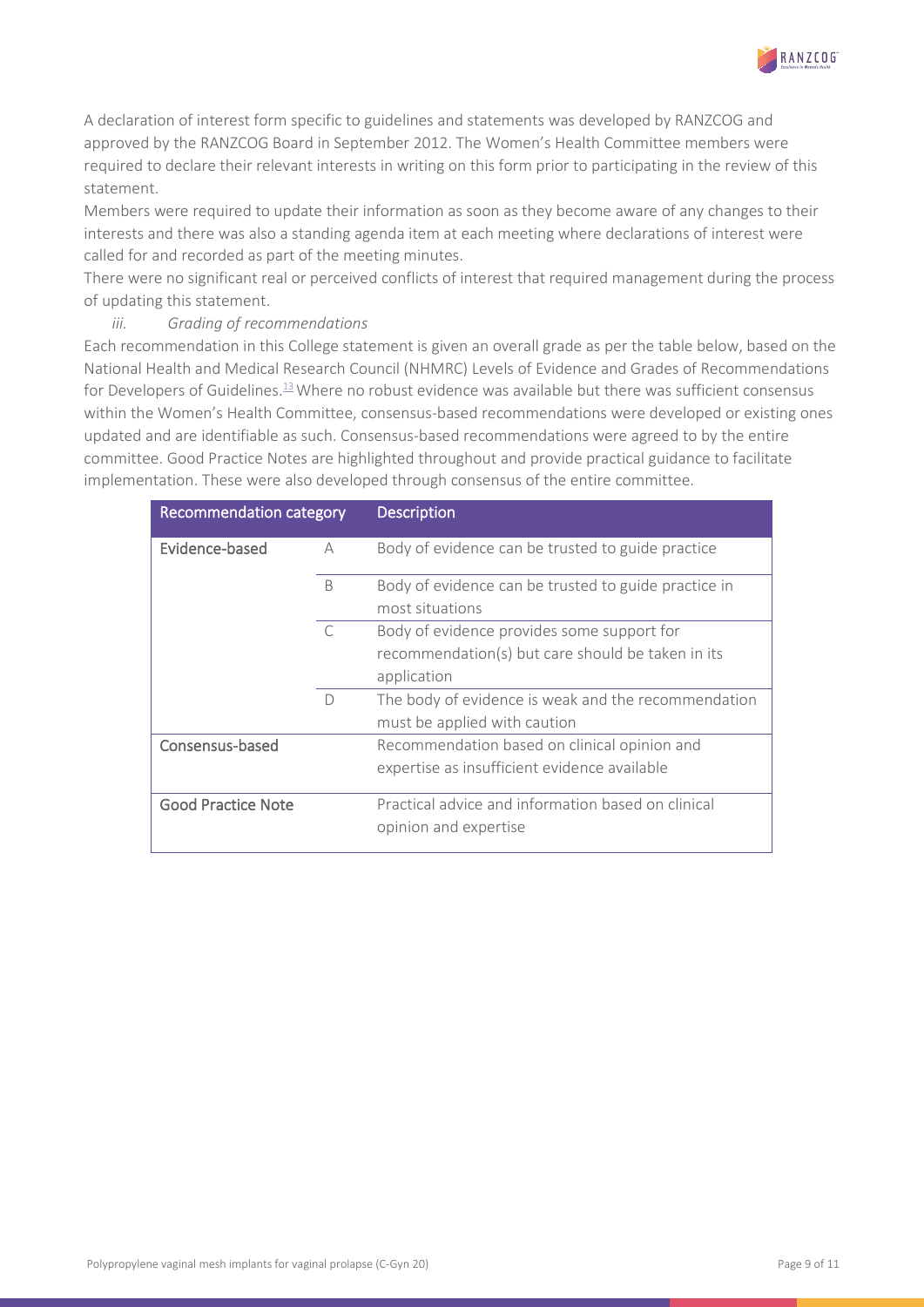

### <span id="page-9-0"></span>Appendix C Full Disclaimer

#### Purpose

This Statement has been developed to provide general advice to practitioners about women's health issues concerning polypropylene vaginal mesh implants and should not be relied on as a substitute for proper assessment with respect to the particular circumstances of each case and the needs of any person. It is the responsibility of each practitioner to have regard to the particular circumstances of each case. Clinical management should be responsive to the needs of the individual person while providing vaginal prolapse care and circumstances of each case.

#### Quality of information

The information available in polypropylene vaginal mesh implants (C-Gyn 20) is intended as a guide and provided for information purposes only. The information is based on the Australian/New Zealand context using the best available evidence and information at the time of preparation. While the Royal Australian and New Zealand College of Obstetricians and Gynaecologists (RANZCOG) had endeavoured to ensurethat information is accurate and current at the time of preparation, it takes no responsibility for matters arising from changed circumstances or information or material that may have become subsequently available. The use of this information is entirely at your own risk and responsibility.

For the avoidance of doubt, the materials were not developed for use by patients, and patients must seek medical advice in relation to any treatment. The material includes the views or recommendations of third parties and does not necessarily reflect the views of RANZCOG or indicate a commitment to a particular course of action.

#### Third-party sites

Any information linked in this Statement is provided for the user's convenience and does not constitute an endorsement or a recommendation or indicate a commitment to a particular course of action of this information, material, or content unless specifically stated otherwise. RANZCOG disclaims, to the maximum extent permitted by law any responsibility and all liability (including without limitation, liability in negligence) to you or any third party for inaccurate, out of context, incomplete or unavailable information contained on the third- party website, or for whether the information contained on those websites is suitable for your needs or the needs of any third party for all expenses, losses, damages and costs incurred.

#### Exclusion of liability

The College disclaims, to the maximum extent permitted by law, all responsibility and all liability (including without limitation, liability in negligence) to you or any third party for any loss or damage which may result from your or any third party's use of or reliance of this guideline, including the materials within or referred to throughout this document being in any way inaccurate, out of context, incomplete or unavailable for all expenses, losses, damages, and costs incurred.

#### Exclusion of warranties

To the maximum extent permitted by law, RANZCOG makes no representation, endorsement or warranty of any kind, expressed or implied in relation to the materials within or referred to throughout this guideline being in any way inaccurate, out of context, incomplete or unavailable for all expenses, losses, damages and costs incurred.

These terms and conditions will be constructed according to and are governed by the laws of Victoria, Australia